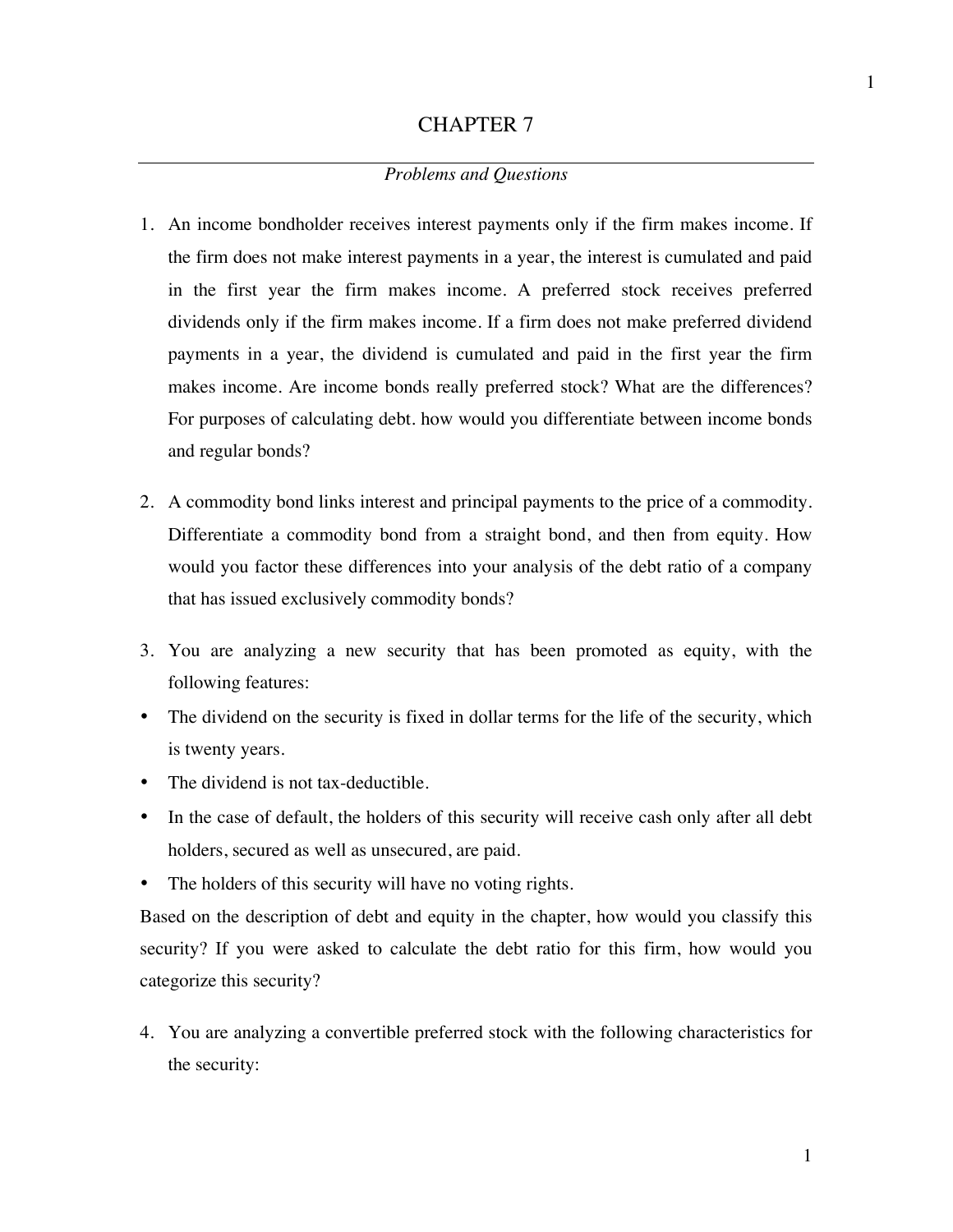- There are 50,000 preferred shares outstanding, with a face value of \$100 and a 6 percent preferred dividend rate.
- The firm has straight preferred stock outstanding, with a preferred dividend rate of 9 percent.
- The preferred stock is trading at \$105.

Estimate the preferred stock and equity components of this preferred stock.

- 5. You have been asked to calculate the debt ratio for a firm that has the following components to its financing mix:
- The firm has 1 million shares outstanding, trading at \$50 per share.
- The firm has \$25 million in straight debt, carrying a market interest rate of 8 percent.
- The firm has 20,000 convertible bonds outstanding, with a face value of \$1,000, a market value of \$1,100, and a coupon rate of 5 percent.

Estimate the debt ratio for this firm.

- 6. You have been asked to estimate the debt ratio for a firm with the following financing details:
- The firm has two classes of shares outstanding: 50,000 shares of class A stock, with 2 voting rights per share, trading at \$100 per share, and 100,000 shares of class B stock, with  $1/2$  voting right per share, trading at \$90 per share.
- The firm has \$5 million in bank debt, and the debt was taken on recently. Estimate the debt ratio. Why does it matter when the bank debt was taken on?
- 7. Zycor Corporation obtains most of its funding internally. Assume that the stock has a beta of 1.2, the riskless rate is 6.5 percent, and the market risk premium is 6 percent.
	- a. Estimate the cost of internal equity.

b. Now assume that the cost of issuing new stock is 5 percent of the proceeds. Estimate the cost of external equity.

8. Office Helpers is a private firm that manufactures and sells office supplies. The firm has limited capital and is estimated to have a value of \$80 million with the capital constraints. A venture capitalist is willing to contribute \$20 million to the firm in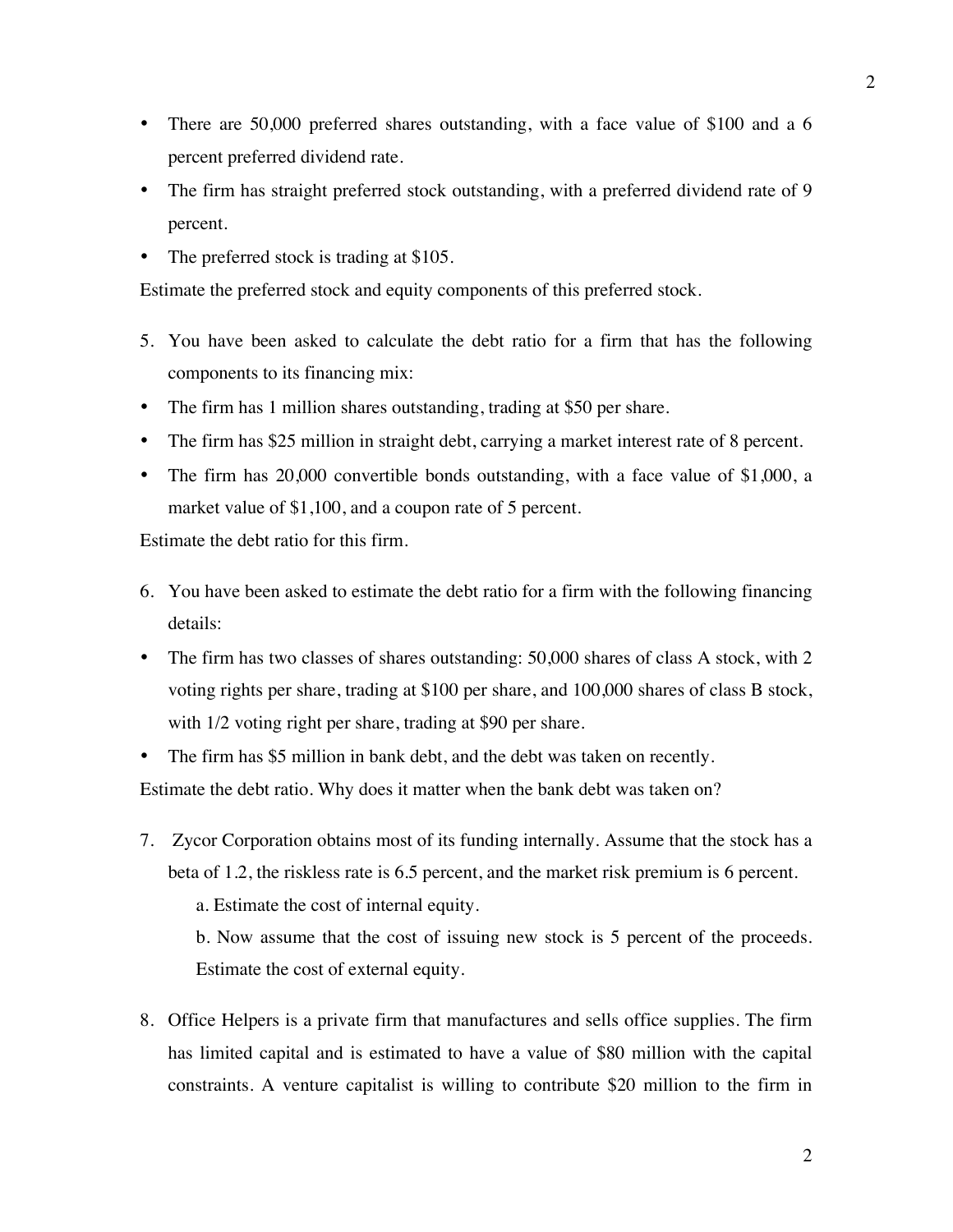exchange for 30 percent of the value of the firm. With this additional capital, the firm will be worth \$120 million.

a. Should the firm accept the venture capital?

b. At what percentage of firm value would you (as the owner of the private firm) break even on the venture capital financing?

- 9. Assume now that Office Helpers decides to go public and would like to have its shares trade at a target price of \$10 per share. If the IPO is likely to be underpriced by 20 percent, how many shares should the firm have?
- 10. You are a venture capitalist and have been approached by Cirrus Electronics, a private firm. The firm has no debt outstanding and does not have earnings now but is expected to be earning \$15 million in four years, when you also expect it to go public. The average price-earnings ratio of other firms in this business is 50.

a. Estimate the exit value of Cirrus Electronics.

b. If your target rate of return is 35 percent, estimate the discounted terminal value of Cirrus Electronics.

c. If you are contributing \$75 million of venture capital to Cirrus Electronics, at a minimum what percentage of the firm value would you demand in return?

11. The unlevered beta of electronics firms, on average, is 1.1. The riskless rate is 6.5 percent and the market risk premium is 6 percent.

a. Estimate the expected return, using the CAPM.

b. If you are a venture capitalist, why might you have a target rate of return much higher than this expected return?

- 12. Sunshine Media has just completed an IPO, where 50 million shares of the 125 million shares outstanding were issued to the public at an offering price of \$22 per share. On the offering date, the stock price zoomed to \$40 per share. Who gains from this increase in the price? Who loses, and how much?
- 13. IPOs are difficult to value because firms going public tend to be small and little information is available about them. Investment bankers have to underprice IPOs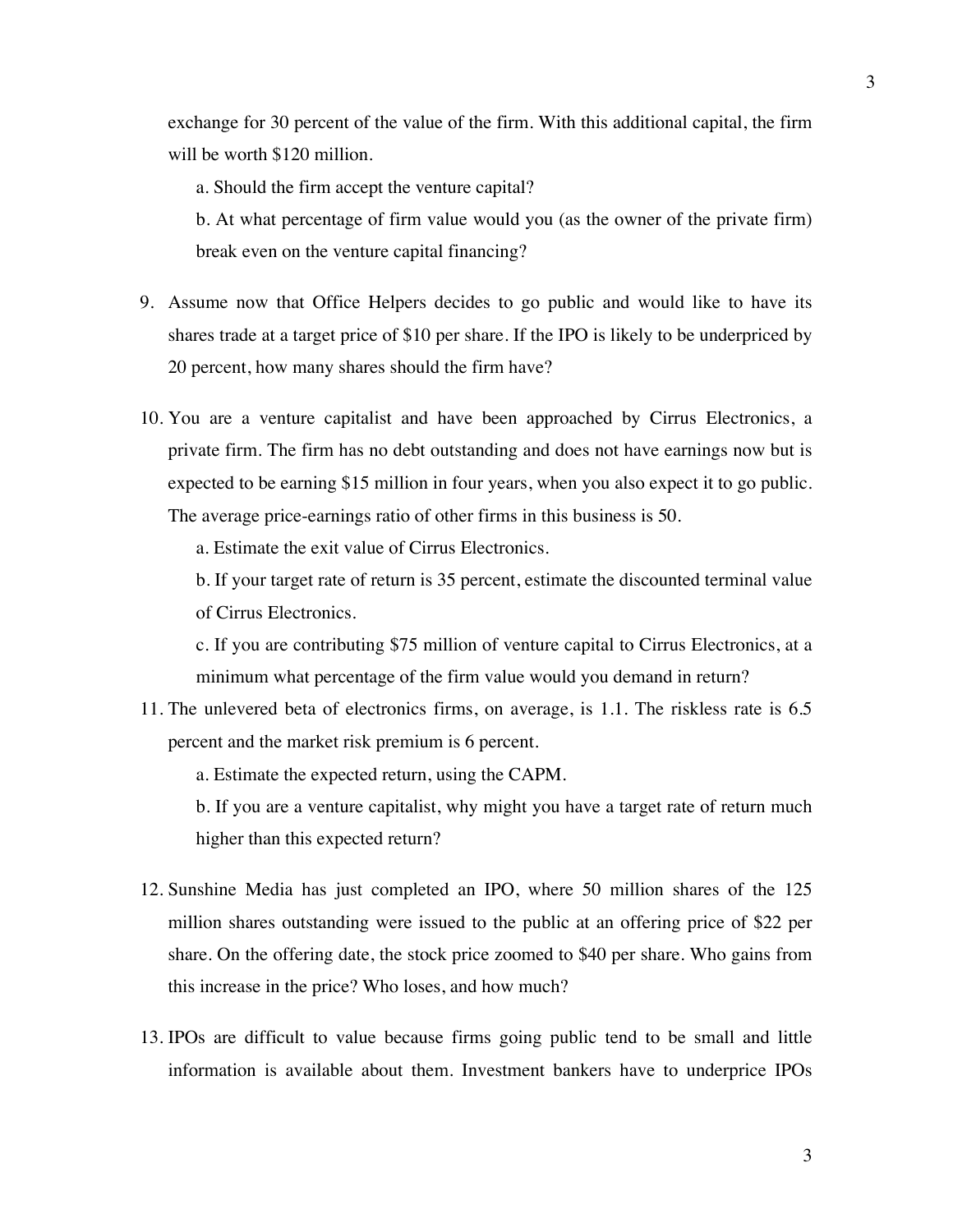because they bear substantial pricing risk. Do you agree with this statement? How would you test it empirically?

14. You are the owner of a small and successful firm with an estimated market value of \$50 million. You are considering going public.

a. What are the considerations you would have in choosing an investment banker? b. You want to raise \$20 million in new financing, which you plan to reinvest back in the firm. (The estimated market value of \$50 million is based on the assumption that this \$20 million is reinvested.) What proportion of the firm would you have to sell in the IPO to raise \$20 million?

c. How would your answer to **b** change if the investment banker plans to underprice your offering by 10 percent?

d. If you wanted your stock to trade in the \$20–25 range, how many shares would you have to create? How many shares would you have to issue?

- 15. You have been asked for advice on a rights offering by a firm with 10 million shares outstanding trading at \$50 per share. The firm needs to raise \$100 million in new equity. Assuming that the rights subscription price is \$25, answer the following questions.
	- a. How many rights would be needed to buy one share at the subscription price?
	- b. Assuming that all rights are subscribed to, what will the ex-rights price be?
	- c. Estimate the value per right.

d. If the price of a right were different (higher or lower) than the value estimated in **c**, how would you exploit the difference?

- 16. You are stockholder in a SmallTech, a company that is planning to raise new equity. The stock is trading at \$15 per share, and there are 1 million shares outstanding. The firm issues 500,000 rights to buy additional shares at \$10 per share to its existing stockholders.
	- a. What is the expected stock price after the rights are exercised?
	- b. If the rights are traded, what is the price per right?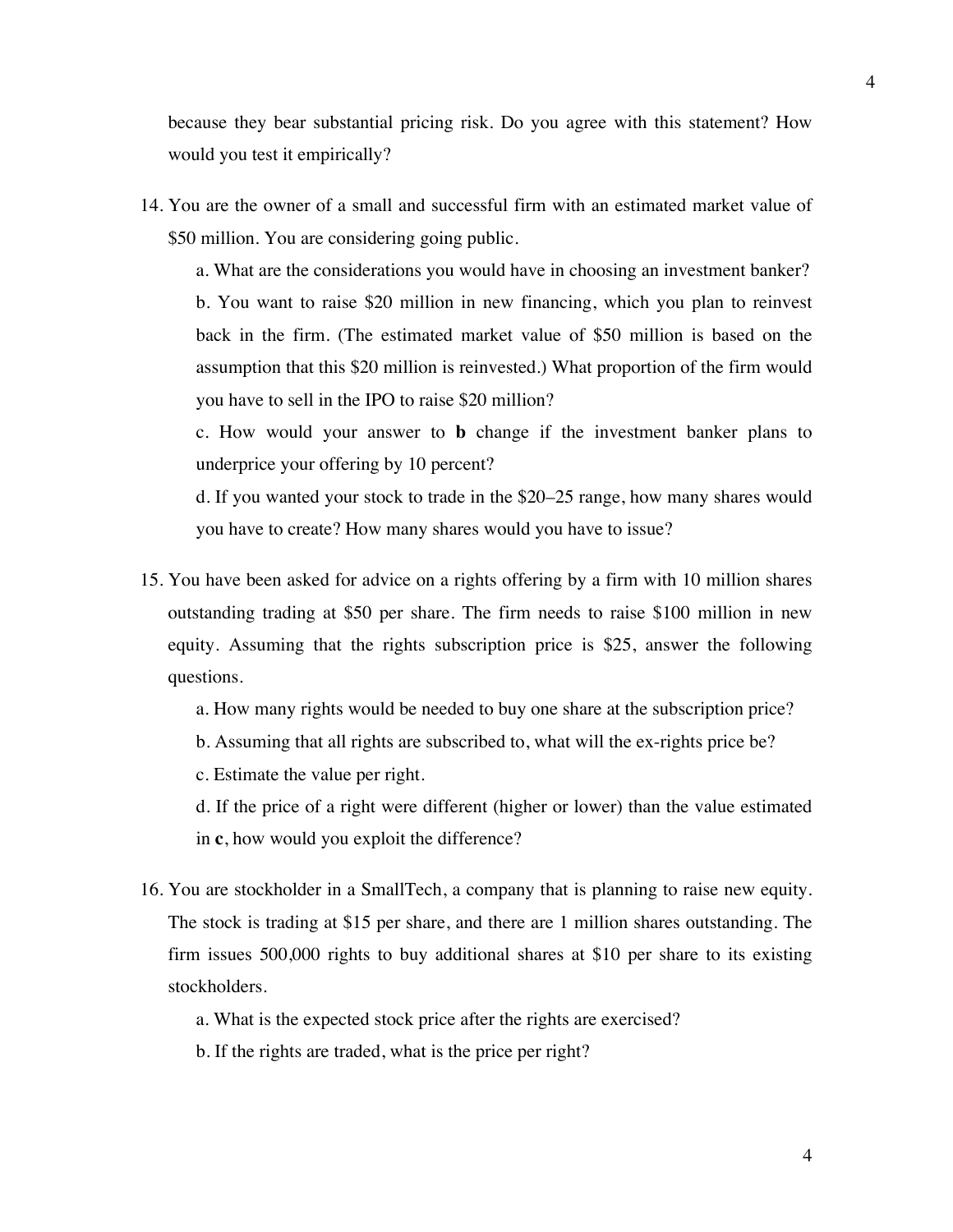c. As a stockholder, would you be concerned about the dilution effect lowering your stock price? Why or why not?

- 17. Assume that SmallTech has net income of \$1 million and that the earnings will increase in proportion with the additional capital raised.
	- a. Estimate the earning per share that SmallTech will have after the rights issue described in the last problem.
	- b. Assume that SmallTech could have raised the capital by issuing 333,333 shares at the prevailing market price of \$15 per share (thus raising the same amount of equity as was raised in the rights issue) to the public. Estimate the earnings per share that SmallTech would have had with this alternative.
	- c. As a stockholder, are you concerned about the fact that the rights issue results in lower earnings per share than the general subscription offering (described in **b**).
- 18. MVP, a manufacturing firm with no debt outstanding and a market value of \$100 million, is considering borrowing \$40 million and buying back stock. Assuming that the interest rate on the debt is 9 percent and that the firm faces a tax rate of 35 percent, answer the following questions:

a. Estimate the annual interest tax savings each year from the debt.

b. Estimate the present value of interest tax savings, assuming that the debt change is permanent.

c. Estimate the present value of interest tax savings, assuming that the debt will be taken on for ten years only.

d. What will happen to the present value of interest tax savings if interest rates drop tomorrow to 7 percent but the debt itself is fixed rate debt?

19. A business in the 45 percent tax bracket is considering borrowing money at 10 percent.

a. What is the after-tax interest rate on the debt?

b. What is the after-tax interest rate if only half of the interest expense is allowed as a tax deduction?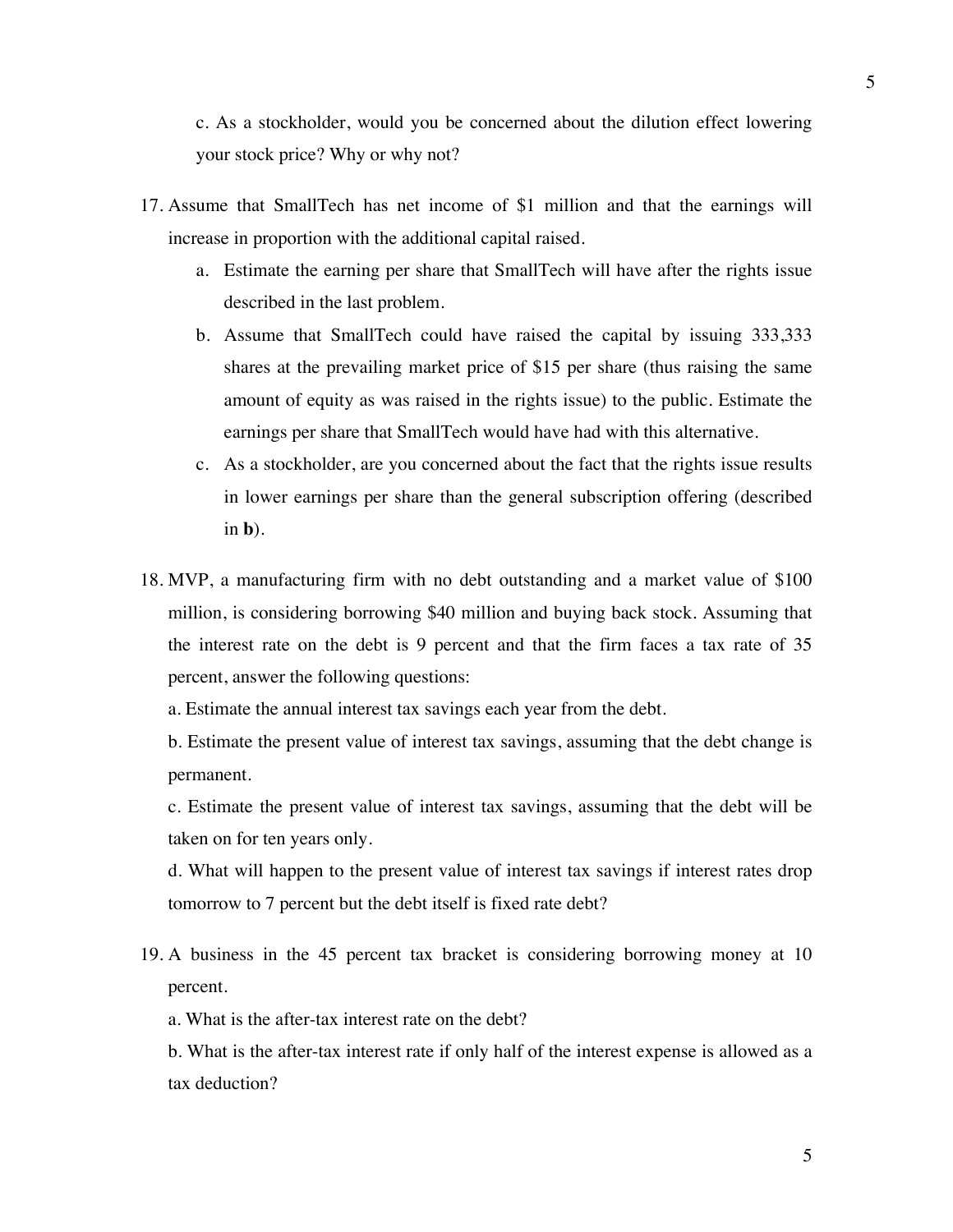c. Would your answer change if the firm is losing money now and does not expect to have taxable income for three years?

20. WestingHome is a manufacturing company that has accumulated a net operating loss of \$2 billion over time. It is considering borrowing \$5 billion to acquire another company.

a. Based on the corporate tax rate of 36 percent, estimate the present value of the tax savings that could accrue to the company.

b. Does the existence of a net operating loss carryforward affect your analysis? (Will the tax benefits be diminished as a consequence?)

21. Answer true or false to the following questions relating to the free cash flow hypothesis (as developed by Jensen).

a. Companies with high operating earnings have high free cash flows.

b. Companies with large capital expenditures relative to earnings have low free cash flows.

c. Companies that commit to paying a large portion of their free cash flow as dividends do not need debt to add discipline.

d. The free cash flow hypothesis for borrowing money makes more sense for firms in which there is a separation of ownership and management.

e. Firms with high free cash flows are inefficiently run.

- 22. Assess the likelihood that the following firms will be taken over, based on your understanding of the free cash flow hypothesis. You can assume that earnings and free cash flows are highly correlated.
	- a. A firm with high growth prospects, good projects, low leverage, and high earnings.
	- b. A firm with low growth prospects, poor projects, low leverage, and poor earnings.
	- c. A firm with high growth prospects, good projects, high leverage, and low earnings.
	- d. A firm with low growth prospects, poor projects, high leverage, and good earnings.
	- e. A firm with low growth prospects, poor projects, low leverage, and good earnings.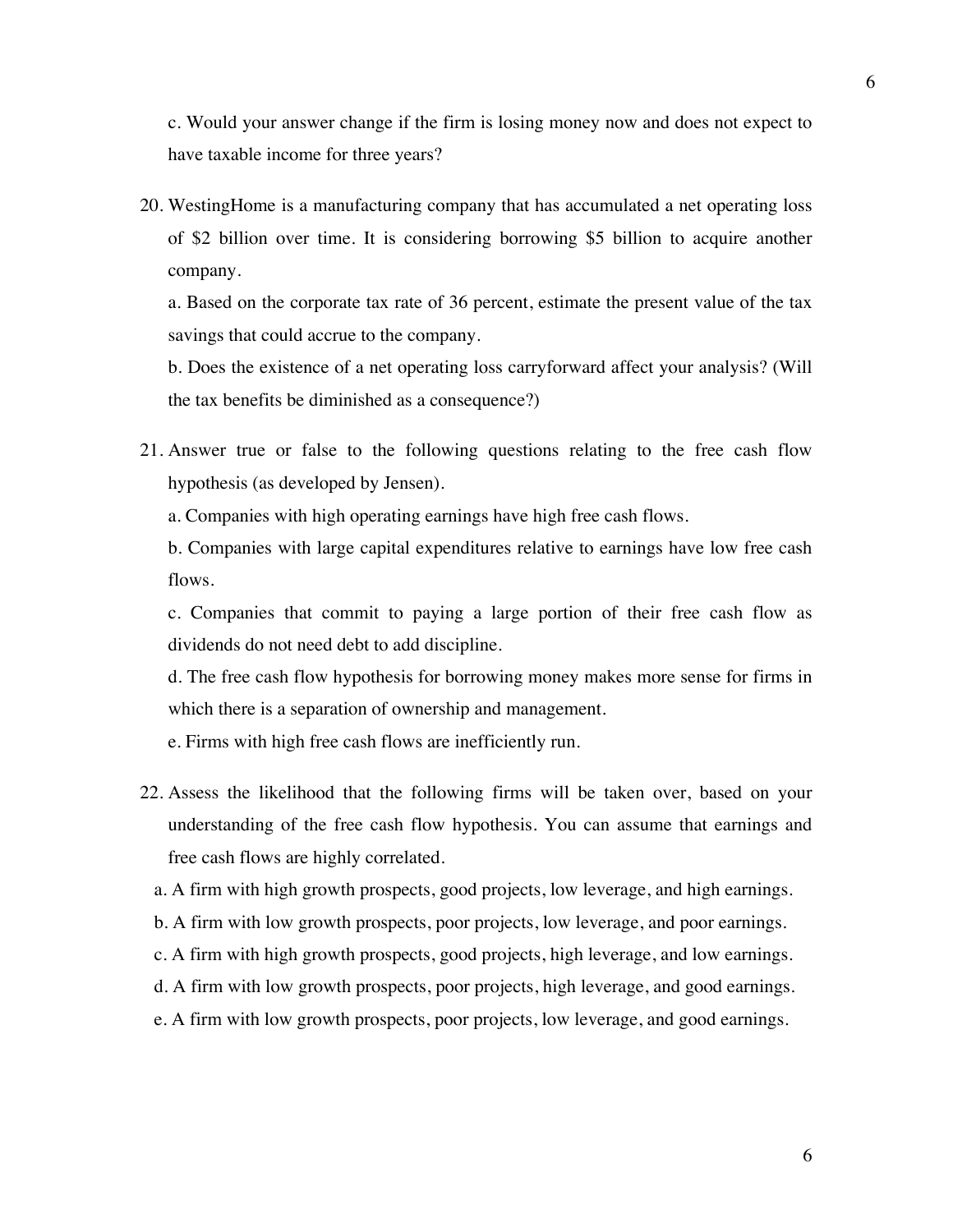23. Nadir, an unlevered firm, has expected earnings before interest and taxes of \$2 million per year. Nadir's tax rate is 40 percent, and the market value is  $V = E = $12$  million. The stock has a beta of 1, and the risk-free rate is 9 percent. [Assume that  $E(R_m) - R_f = 6\%$ ] Management is considering the use of debt; debt would be issued and used to buy back stock, and the size of the firm would remain constant. The default free interest rate on debt is 12 percent. Because interest expense is tax-deductible, the value of the firm would tend to increase as debt is added to the capital structure, but there would be an offset in the form of the rising cost of bankruptcy. The firm's analysts have estimated approximately that the present value of any bankruptcy cost is \$8 million and the probability of bankruptcy will increase with leverage according to the following schedule:

| Value of Debt | Probability of Failure |
|---------------|------------------------|
| \$2,500,000   | 0.00%                  |
| \$5,000,000   | 8.00%                  |
| \$7,500,000   | $20.5\%$               |
| \$8,000,000   | 30.0%                  |
| \$9,000,000   | 45.0%                  |
| \$10,000,000  | 52.5%                  |
| \$12,500,000  | $70.0\%$               |

a. What is the cost of equity and WACC at this time? <AQ: WACC has not been defined in this chapter, so it should be spelled out here.>

- b. What is the optimal capital structure when bankruptcy costs are considered?
- c. What will the value of the firm be at this optimal capital structure?
- 24. A firm that has no debt has a market value of \$100 million and a cost of equity of 11 percent. In the Miller-Modigliani world,
	- a. what happens to the value of the firm as the leverage is changed (assume no taxes)?
	- b. what happens to the cost of capital as the leverage is changed (assume no taxes)?
	- c. how would your answers to **a** and **b** change if there are taxes?
- 25. Assume that personal investors pay a 40 percent tax rate on interest income and only a 20 percent tax rate on equity income. If the corporate tax rate is 30 percent, estimate whether debt has a tax benefit, relative to equity. If a firm with no debt and \$100